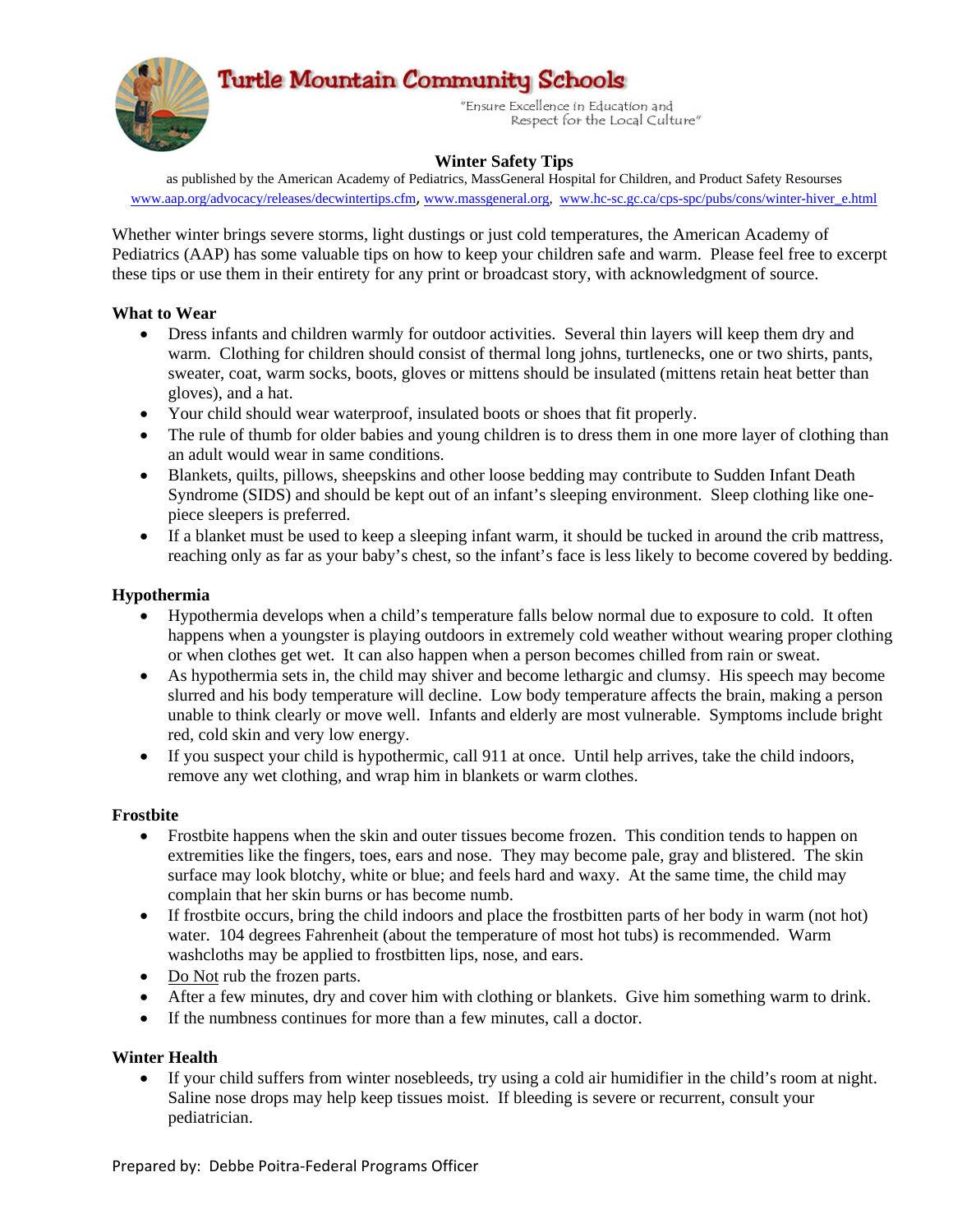- Many pediatricians feel that bathing two or three times a week is enough for an infant's first year. More frequent baths may dry out the skin, especially during the winter.
- Cold weather does not cause colds or flu. But the viruses that cause colds and flu tend to be more common in the winter, when children are in school and are in closer contact with each other. Frequent hand washing, plenty of rest, and teaching your child to sneeze or cough into the bend of her elbow may help reduce the spread of colds and flu. Also a healthy diet boosts their immune system to fight off germs and viruses. Cold symptoms include a sore throat, runny nose, coughing, wheezing, headache, and fever. The flu begins with fever, body aches, sore throat, headache, and sometimes vomiting and diarrhea.
- Children between 6 months and 18 years of age should get the influenza vaccine to reduce their risk of catching the flu.

### **Waiting for the School Bus**

- When it snows, leave some extra time in the morning to get to the school bus stop on time.
- Stand away from where the bus stops. Buses need extra room to stop when there is snow and ice.
- Don't play in the snow while waiting for the bus.
- Don't throw snowballs at the bus or anyone else.
- Don't push or shove around the bus; someone could fall and get hurt.

#### **Tips for your pets**

- Pet's feet and ears are not covered with as much fur; watch for frostbite on your pet too!
- Ice and snow can cover scents and disorient your pet. Keep them on a leash so they do not get lost.
- Watch for jagged ice and cracked walkways that can injure the bottoms of your pets' paws.

### **Prevent Falls**

- Help your parents, grandparents or a neighbor to shovel walk ways and driveways clear of snow and ice.
- Keep dry mats by the door to catch snow and ice on boots and shoes.
- Take shoes off at the door to avoid slipping; if you need shoes in the house keep an extra pair by the door or wear non-skid slippers.

#### **Winter Sports and Activities**

Set reasonable time limits on outdoor play to prevent frostbite. Have children come inside periodically to warm up.

## **Ice Skating**

- Allow children to skate only on approved surfaces. Know that ice is thinner at the edges of ponds, under overhanging trees or bushes and under bridges. Avoid fast-flowing water and tidal water that is iced on the surface; it can break under the weight of a person, even a child. Check for signs posted by local police or recreation departments, or call your local police department to find out which areas have been approved.
- Advise your child to: skate in the same direction as the crowd; avoid darting across the ice; never skate alone; do not chew gum or eat candy while skating.
- Consider having your child wear a helmet while ice skating.

#### **Sledding**

- Keep sledders away from motor vehicles.
- Children should be supervised while sledding.
- Keep young children separated from older children.
- Sledding feet first or sitting up, instead of lying down head-first, may prevent head injuries.
- Consider having your child wear a helmet while sledding.
- Use steerable sleds, not snow disks or inner tubes.
- Sleds should be structurally sound and free of sharp edges and splinters, and the steering mechanism should be well lubricated.